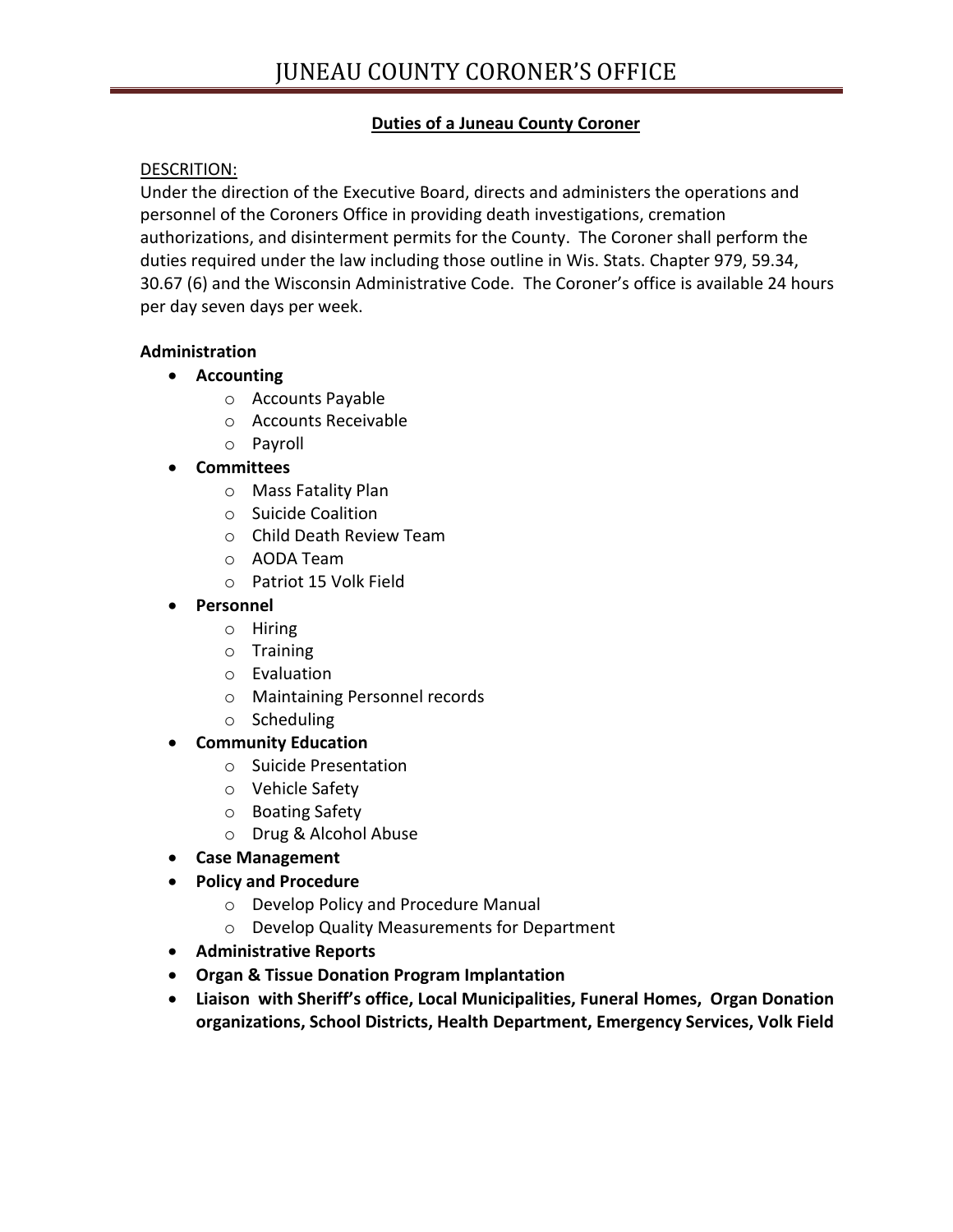### **Death Investigation**

- Determining if reported death is within legal jurisdiction of Juneau County
- Reporting to the scene of death when notified
- Investigating the death scene, independent of other departments or agencies
- Determining and establishing scene safety for all investigative personnel
- Making a positive identification of the deceased
- Pronouncing death
- Determining approximate date and time of death
- Photographing scene and body
- Observing and recording the environmental condition surrounding the body and its relation to other objects
- Examining the body for injury, wounds, trauma, etc.
- Properly collecting and processing evidence relevant to the scene and body
- Identifying, preserving, and transporting evidence
- Interviewing and obtaining statements from persons involved in or witness to the incident
- Taking possession of personal effects as deemed necessary
- Preserving the chain of evidence recovered from the scene
- Locating and notifying next of kin
- Assisting the family if at the scene
- Obtaining, securing, and sending biological samples to toxicologist, as necessary
- Ordering of and/or attending autopsies and diagnostic testing to assist in determination and documentation of cause and manner of death
- Contacting a funeral home for removal of body
- Preparing the body for transportation and/or release to the funeral home
- Removing the decedent from the scene in a respected manner
- Insuring the scene is secured before leaving the scene
- Receiving/Documenting burial-removal-transit permits from funeral homes
- Obtaining medical records and other historical facts of the decedent to form a social and medical history
- Evaluating the decedent's medical history
- Determining and documenting cause and manner of death
- Certifying and completing the death certificate
- Documenting historical and chronological facts and findings in an unbiased report
- Consultation and rendering of objective investigative information to local law enforcement and legal authorities
- Properly securing and storing documents and evidence, including weapons and pharmaceuticals